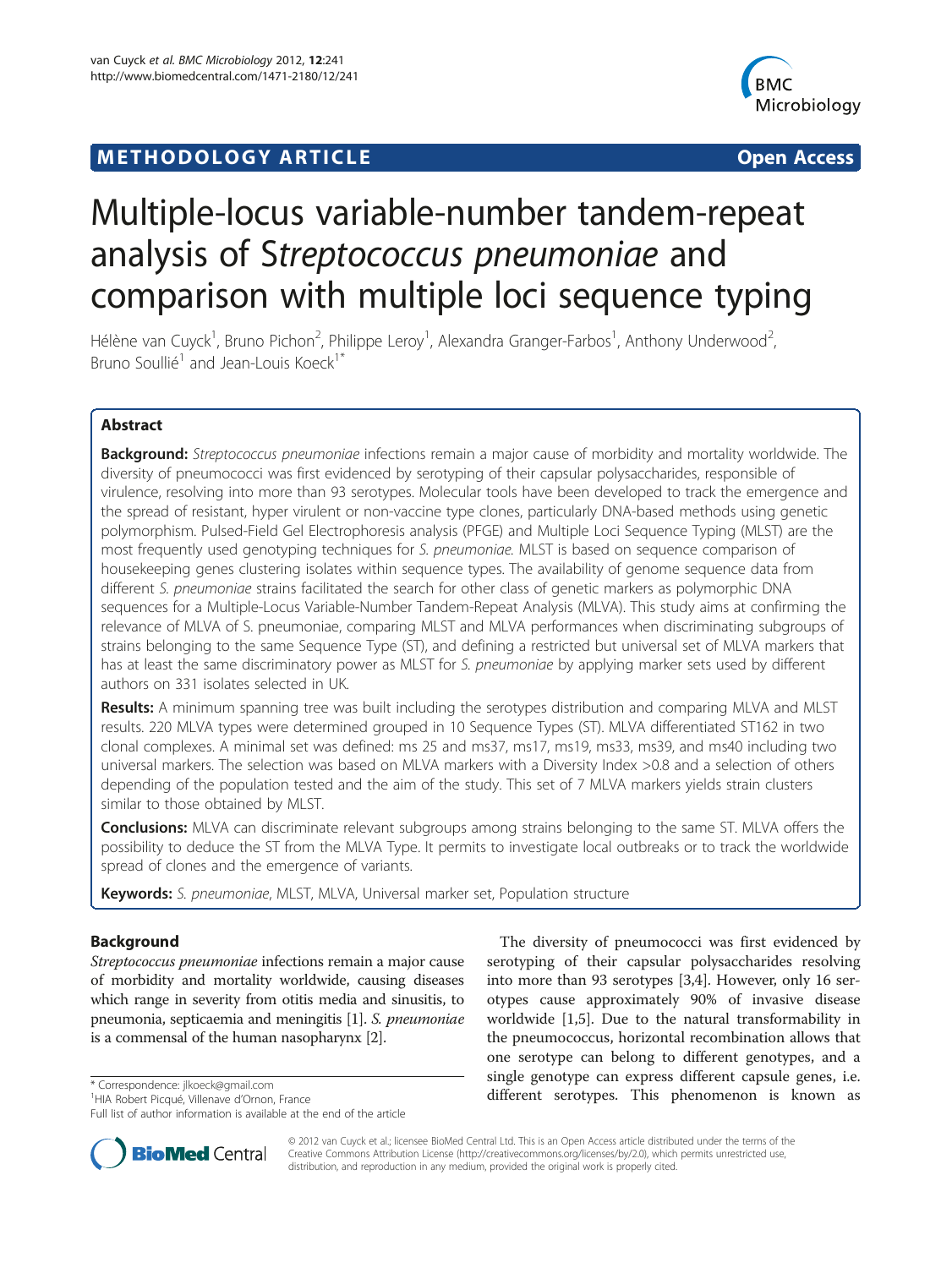| Sequence<br>Types (ST) | Serotypes      | Number of Isolates |       | <b>Singletons</b> | <b>MLVA Types (MT)</b>                                                                                                    | Clonal          |
|------------------------|----------------|--------------------|-------|-------------------|---------------------------------------------------------------------------------------------------------------------------|-----------------|
|                        |                | Per Serotype       | Total |                   |                                                                                                                           | Complexes (CC)  |
| 9                      | 8              | 1                  | 33    | $\mathbf 0$       | 199                                                                                                                       | CC8             |
|                        | 19 F           | 2                  |       | 0                 | 228, 182                                                                                                                  |                 |
|                        | 14             | 30                 |       | 0                 | 199, 304, 375, 280, 337, 272, 367, 350, 365,, 354, 347, 383, 378                                                          |                 |
| 65                     | 18C            | $\mathbf{1}$       | 33    | 0                 | 209                                                                                                                       | CC5             |
|                        | 22A            | $\mathbf{1}$       |       | 0                 | 172,                                                                                                                      |                 |
|                        | 6A             | 29                 |       | 0                 | 172, 334, 271, 324, 314, 177, 176, 173, 358, 363, 257                                                                     |                 |
|                        | 6B             | 2                  |       | 0                 | 172, 206                                                                                                                  |                 |
| 138                    | 6B             | 30                 | 30    | 5                 | 234, 330, 276, 251, 268                                                                                                   | CC1             |
|                        |                |                    |       |                   | 311, 345, 310, 326, 289, 181, 369, 319, 344, 370, 315, 273, 246,<br>295, 254, 269, 356, 233, 213, 237, 210, 290, 329      |                 |
| 156                    | 14             | 4                  | 34    | 0                 | 299, 249, 190, 229                                                                                                        | CC9             |
|                        | 6B             | 1                  |       | 0                 | 207                                                                                                                       |                 |
|                        | 9 V            | 29                 |       | 1                 | 179, 184, 204, 192, 343, 168, 188, 187, 169, 277, 198, 113, 328,<br>352, 171, 200, 278, 279, 183, 189, 205, 174, 175, 287 |                 |
| 162 MC162a             | $\overline{1}$ | 1                  | 33    | 0                 | 364                                                                                                                       | CC9             |
|                        | 14             | 1                  |       | 0                 | 225                                                                                                                       |                 |
|                        | 19 F           | 14                 |       | 3                 | 270, 300, 301, 325, 368, 239, 309, 323, 372, 348, 374, 346, 341                                                           |                 |
| MC162b                 | 9 V            | $\overline{4}$     |       | 2                 | 263, 281, 252                                                                                                             | CC10            |
|                        | 19 F           | 1                  |       | 0                 | 351                                                                                                                       |                 |
|                        | 6B             | 1                  |       | 0                 | 227                                                                                                                       |                 |
|                        | 9 V            | 11                 |       | 0                 | 265, 306, 245, 258, 293, 336                                                                                              |                 |
| 176                    | 6B             | 3                  | 31    | 0                 | 193, 377                                                                                                                  | CC11            |
|                        |                | 27                 |       | 3                 | 282, 274, 214, 371, 307, 224, 219, 338, 178, 313, 305, 262, 170,<br>361, 267, 266, 340, 335, 185, 196, 253, 236, 217, 308 | CC4             |
|                        | 6A             | 1                  |       | 0                 | 224                                                                                                                       | CC4             |
| 180                    | 14             | 1                  | 33    | 0                 | 129                                                                                                                       | CC7             |
|                        | 19 F           | 1                  |       | 0                 | 223                                                                                                                       |                 |
|                        | 3              | 30                 |       | 2                 | 331, 296, 288, 156, 232, 138, 285, 238, 222, 384, 312, 248, 327,<br>349, 360, 230, 294, 240, 318, 320                     |                 |
|                        | 7 F            | 1                  |       | 0                 | 222                                                                                                                       |                 |
| 199                    | 15B            | 7                  | 42    | 1                 | 180, 191, 194, 256, 195, 216, 220                                                                                         | CC <sub>6</sub> |
|                        | 15C            | $\overline{4}$     |       | 1                 | 243, 366, 362                                                                                                             |                 |
|                        | 19A            | 29                 |       | 0                 | 235, 283, 231, 203, 297, 316, 302, 317, 376, 292, 379, 333, 359,<br>242, 259, 244, 355, 284, 260, 339                     |                 |
|                        | 19 F           | 1                  |       | 0                 | 197                                                                                                                       |                 |
|                        | 9 N            | 1                  |       | 0                 | 203                                                                                                                       |                 |
| 227                    | $\mathbf{1}$   | 29                 | 32    | 0                 | 215, 380, 250, 255, 186, 211, 201, 322, 298, 247, 357, 342, 376,<br>264, 382, 275                                         | CC <sub>3</sub> |
|                        | 14             | 1                  |       | 0                 | 186                                                                                                                       |                 |
|                        | 6A             | 2                  |       | 0                 | 211, 226                                                                                                                  |                 |
| 306                    | 1              | 29                 | 29    | 0                 | 85, 261, 130, 353, 212, 241, 221, 202, 303, 381                                                                           | CC2             |

## <span id="page-1-0"></span>Table 1 Distribution of the 331 S. pneumoniae isolates

Bold MTs are referring to singletons.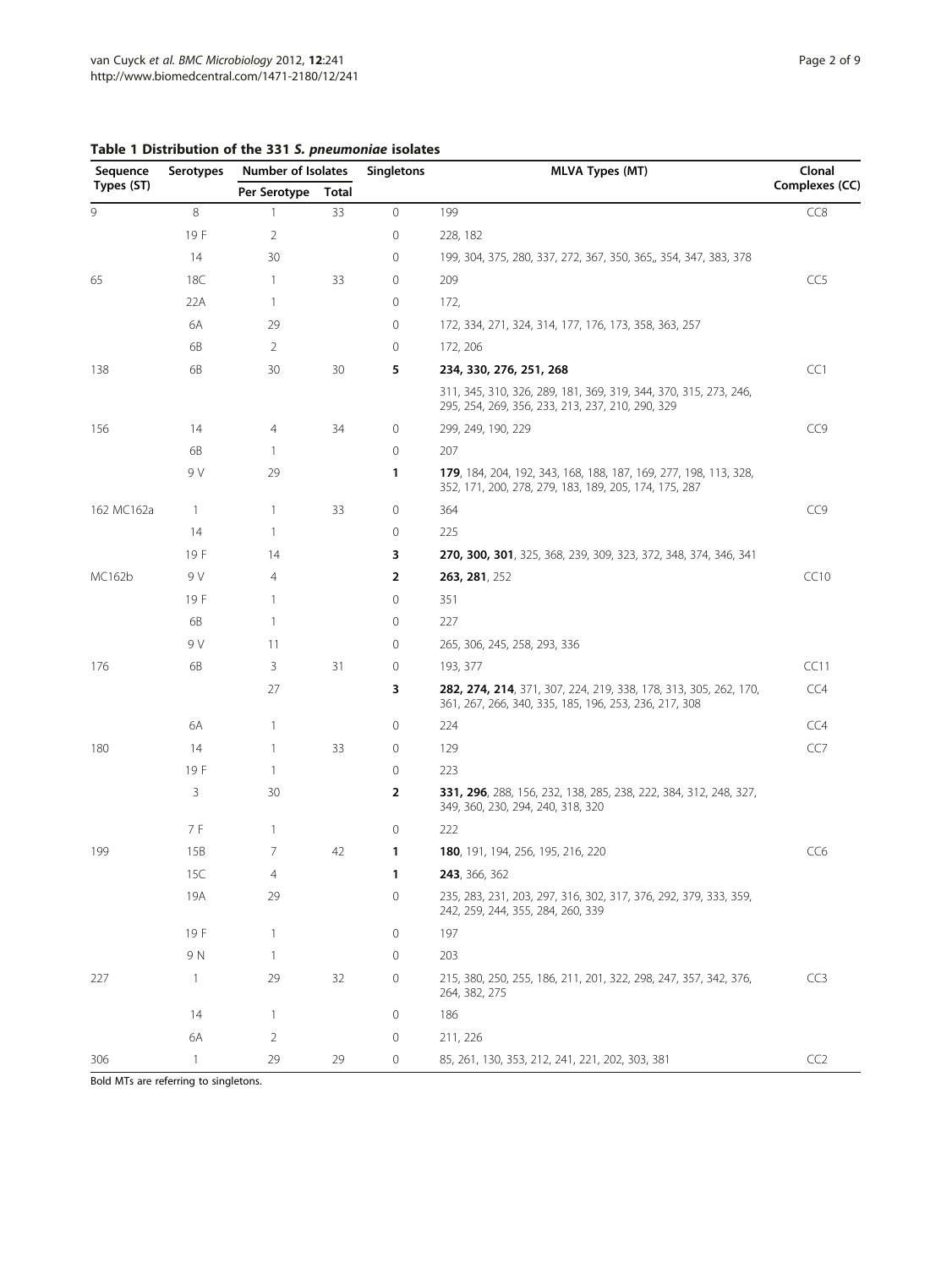<span id="page-2-0"></span>capsular switching [[6,7\]](#page-7-0). Capsular serotype may be more important than genotype in the ability of pneumococci to cause invasive disease [\[8](#page-7-0)], but there are also some other investigations that underline the importance of genotypes as well [[9-13](#page-7-0)].

Molecular tools, particularly DNA-based methods using genetic polymorphism, have been developed to track the emergence and the spread of resistant, hyper virulent clones or shifts in serotype distribution detected for both non-invasive and invasive disease reported before or since the use of heptavalent proteinpolysaccharide pneumococcal conjugate vaccine (PCV7), in different countries [\[14,15\]](#page-7-0). Among them, Pulsed-Field Gel Electrophoresis analysis (PFGE) [[16,17](#page-7-0)] and Multiple Loci Sequence Typing (MLST) [\[9](#page-7-0)] are the most frequently used genotyping methods for S. pneumoniae. PFGE is based on restriction enzyme pattern analysis; MLST is a sequence based method targeting 7 housekeeping genes. A S. pneumoniae specific MLST scheme targeting aroE, gdh, gki, recP, spi, xpt, and ddl was developed [[9](#page-7-0)] together with an online identification page at<http://www.mlst.net> [[18\]](#page-7-0). PFGE and MLST have been extensively compared [\[15](#page-7-0),[17,19\]](#page-7-0) and

both have proven their capacity to discriminate efficiently among genotypes. However PFGE lacks, in some extend, of inter-laboratories reproducibility and MLST is expensive thus may be not affordable for large scale studies. Availability of genome data greatly facilitated the search for polymorphic DNA sequences. Among them, polymorphic tandem repeat sequences also called Variable Number of Tandem Repeats (VNTR) are an interesting class of genetic markers; Multiple alleles may be present at a single locus, and size differences are easily resolved by electrophoresis of PCR products. VNTR has proved to be highly relevant for the typing of pathogenic bacterial species (Haemophilus influenzae [\[20\]](#page-7-0); Bacillus anthracis [[21](#page-7-0)]; Yersinia pestis [[22](#page-7-0)]). A S. pneumoniae- Multiple-Locus Variable-Number Tandem-Repeat Analysis (MLVA) scheme was developed with a dedicated web-based database at http:[/www.mlva.eu](http://www.mlva.eu) [[23\]](#page-7-0). It targets 17 distinct loci and was used initially to characterise pneumococcal isolates from Burkina Faso [\[24\]](#page-7-0). Although discriminatory power of MLVA has been demonstrated, the large number of loci included in the scheme may be a limitation for its use on large scale studies (cost, timeframe, large number of samples).

| Table 2 Genetic diversity of the 331 isolates of S. pneumoniae |  |  |  |
|----------------------------------------------------------------|--|--|--|
|----------------------------------------------------------------|--|--|--|

| Marker name         | DI*   | 95% CI +          | Marker set by author |                 |                  |                   |  |
|---------------------|-------|-------------------|----------------------|-----------------|------------------|-------------------|--|
|                     |       |                   | This paper           | Koeck 2008 [19] | Pichon 2010 [26] | Elberse 2011 [25] |  |
|                     |       |                   | (A)                  |                 | (B)              | (C)               |  |
| ms15_507bp_45bp_7U  | 0.607 | $[0.588 - 0.626]$ |                      |                 |                  | $^+$              |  |
| ms17_167bp_45bp_3U  | 0.852 | $[0.847 - 0.857]$ | $\boldsymbol{+}$     | $^{+}$          | $\! + \!\!\!\!$  |                   |  |
| ms19_663pb_60pb_10U | 0.674 | $[0.658 - 0.691]$ | $^{+}$               | $+$             | $+$              |                   |  |
| ms25_426bp_45bp_4U  | 0.788 | $[0.779 - 0.797]$ | $^{+}$               | $^{+}$          | $+$              | $^{+}$            |  |
| ms26_492bp_51bp_6U  | 0.714 | $[0.703 - 0.726]$ |                      |                 |                  |                   |  |
| ms27_326bp_45bp_3U  | 0.561 | $[0.543 - 0.579]$ | $^{+}$               |                 |                  |                   |  |
| ms31_594bp_45bp_9U  | 0.695 | $[0.683 - 0.708]$ |                      |                 |                  |                   |  |
| ms32_280pb_45bp_2U  | 0.598 | $[0.585 - 0.611]$ |                      |                 |                  | $\! + \!\!\!\!$   |  |
| ms33_407bp_45bp_2U  | 0.737 | $[0.725 - 0.748]$ | $^{+}$               | $+$             |                  | $\! + \!\!\!\!$   |  |
| ms34_239bp_45bp_1U  | 0.682 | $[0.670 - 0.695]$ |                      |                 | $^{+}$           |                   |  |
| ms35_349bp_49bp_4U  | 0.572 | $[0.557 - 0.587]$ |                      |                 |                  |                   |  |
| ms36_274pb_45pb_2U  | 0.793 | $[0.786 - 0.801]$ |                      |                 | $\! + \!\!\!\!$  |                   |  |
| ms37_501bp_45bp_7U  | 0.855 | $[0.851 - 0.859]$ | $+$                  | $^{+}$          | $^{+}$           | $^{+}$            |  |
| ms38_309bp_45bp_2U  | 0.557 | $[0.535 - 0.578]$ |                      |                 |                  | $^{+}$            |  |
| ms39_275bp_45bp_2U  | 0.812 | $[0.804 - 0.819]$ | $^{+}$               |                 | $+$              |                   |  |
| ms40_376bp_45bp_3U  | 0.789 | $[0.782 - 0.797]$ |                      | $^{+}$          |                  | $^{+}$            |  |
| ms41_166pb_14pb_2U  | 0.567 | $[0.548 - 0.586]$ |                      | $^{+}$          |                  |                   |  |
| All markers         | 0.989 | $[0.987 - 0.991]$ |                      |                 |                  |                   |  |
| Congruence (%)      |       |                   | 47.2                 | 59              | 65.1             | 43.8              |  |

The marker name contains all the numbers necessary to characterize the marker in reference to a given sequenced genome (reference strain, R6). For example, in ms15\_507bp\_45bp\_7U, - ms means minisatellite, - 507 bp is the size of the amplification product of this marker; - 45 bp is the size of the repeat unit, - 7 is the number of repeats. Markers used by authors are noticed by a cross (+), authors seven Markers set are noticed as following: (A) this paper, (B) Pichon's and (C) Elberse's. The MLST/MLVA congruence in percent by author is indicated at the bottom of the table.

\* DI: diversity index. CI: confidence interval.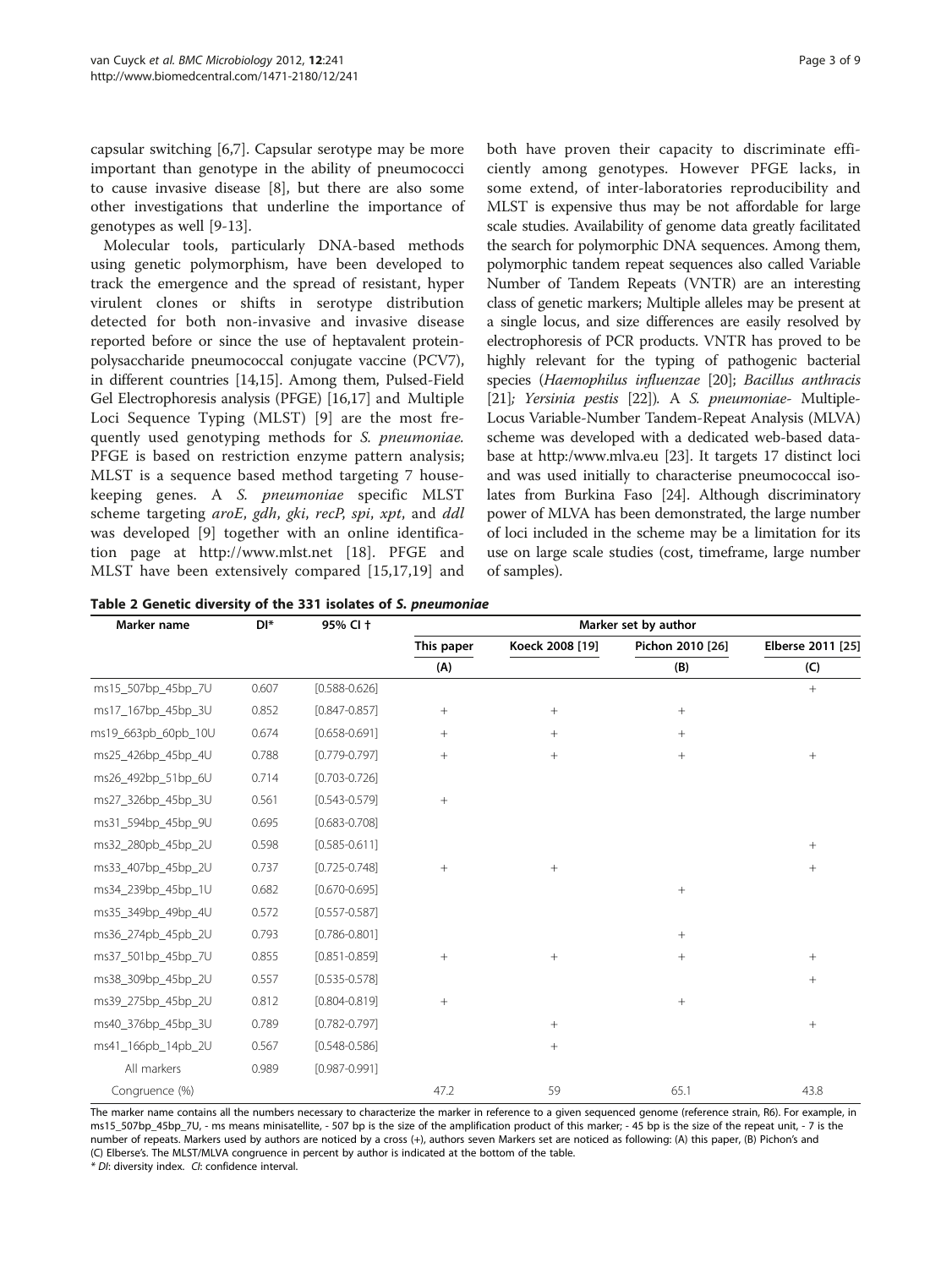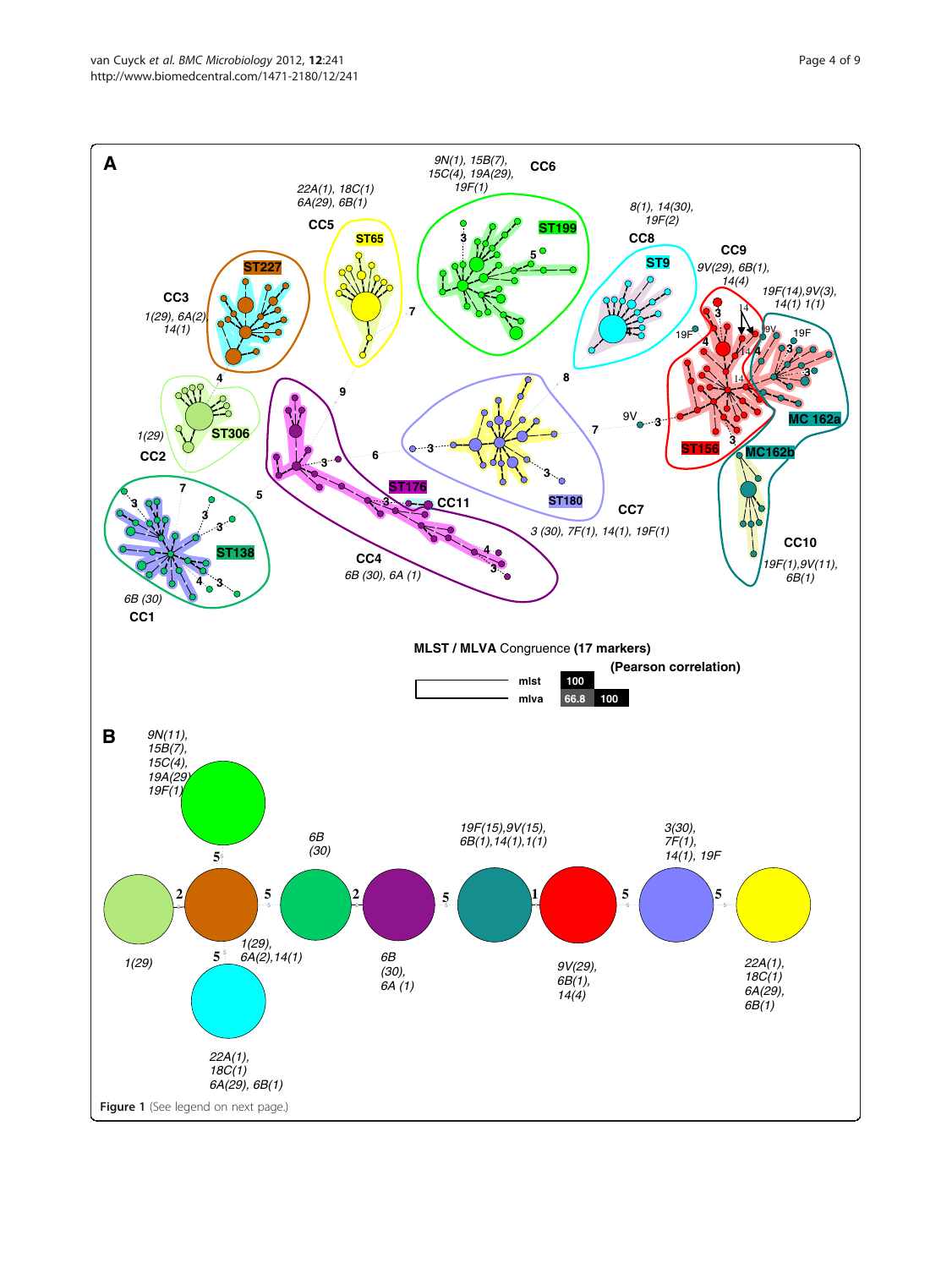<span id="page-4-0"></span>(See figure on previous page.)

Figure 1 Comparison of Minimum spanning tree constructed either from 7 MLST markers (housekeeping genes) or from 17 MLVA markers, for 331 S. pneumoniae isolates. A: The minimum spanning tree was constructed with a categorical coefficient. Each coloured circle represents a different MLVA type (MT). The width of the line reflects the genetic distance between ST (heavy short lines connect SLVs, thin longer lines connect DLVs, and dotted lines indicate the most likely connection between 2 STs differing by more than 2 loci). B: The minimum spanning tree was constructed with a categorical coefficient. Each circle represents a different MLST type (ST). The colour of a circle and the line clustering the MT with the same colour are corresponding to identical sequence type (ST). Same colours design STs in Figure 1A. Size of the circle reflects the number of isolates designed in italic numbers within parenthesis, while the width of the line reflects the genetic distance between MT (heavy short lines connect SLVs, thin longer lines connect DLVs, and dotted lines indicate the most likely connection between 2 STs differing by more than 2 loci). The number of loci that differ between two MTs is indicated on the lines connecting the MTs. Clonal complexes (CC) were defined as MTs having a maximum distance of changes at 2 loci and a minimum cluster size of 2 types. Each CC as a cluster is shaded in a different colour.

This study aims at confirming the relevance of MLVA of S. pneumoniae, comparing MLST and MLVA performances when discriminating subgroups of strains belonging to the same Sequence Type (ST), and defining a restricted but universal set of MLVA markers that has at least the same discriminatory power as MLST by comparing the population genetic structure of S. pneumoniae using different published sets of markers [[15,19,23,](#page-7-0)[25,26\]](#page-8-0).

## **Methods**

### Bacterial strains

331 invasive isolates of Streptococcus pneumoniae from the Health Protection Agency collection, London, UK, collected during the period 2002–2006, were selected among the 10 major MLST sequence types (STs), circulating in England and Wales (see [\[27](#page-8-0)] and [[28\]](#page-8-0) for detailed MLST methodology), with approximately 30 isolates per ST. Selection included serotypes commonly associated with these STs and all possible serotype variants (Table [1\)](#page-1-0) identified in the HPA collection. Isolates were serotyped by slide agglutination against the full antisera panel from the Danish Statens Serum Institute (Denmark) as part of the Systemic and Respiratory Infection Laboratory (HPA, London) reference service. The isolates were collected from blood (314), cerebral spin fluid (13), pleural fluid (2), abscess (1), and bronchial aspirate (1).

## Methods

MLVA was performed as previously described [[23](#page-7-0)]. The first 17 VNTRs (Spneu 15 to Spneu 41) were used. The last one (Spneu42) unsuccessfully amplified DNA from the isolates or the reference strains and therefore was avoid in this study. For convenience, the nomenclature Spneu meaning Streptococcus pneumoniae was replaced by ms meaning minisatellite in this paper.

## Data analysis

The genetic diversity was measured by the Hunter-Gaston Diversity Index (DI) on [http://www.hpa-bioinformatics.](http://www.hpa-bioinformatics.org.uk/cgi-bin/DICI/DICI.pl) [org.uk/cgi-bin/DICI/DICI.pl.](http://www.hpa-bioinformatics.org.uk/cgi-bin/DICI/DICI.pl) A high DI with a narrow confident interval (CI) indicates accurate measurement of a highly variable locus. These loci may be sufficiently variable to be used as an indicator to discriminate between samples or as a starting point for assay development.

The genetic distances between two isolates i and j were calculated as following:

$$
d(i,j) = \frac{No. \text{ non}-identical markers}{No. markers used}
$$

One marker difference is equivalent to 15%, 5/7 different is 70%. In our study, the criteria sets provided by either MLVA or MLST analysis consider two strains similar having at least 70% similarity, i.e. a DLV difference. The interest of the method is to quantify the difference.

The minimum spanning trees by MLST using the 7 house keeping genes and by MLVA were constructed using BioNumerics ver. 5.0 with the categorical coefficient. Priority rules were fixed as following: maximum number of i) Single-locus variants (SLVs); ii) SLVs and double-locus variants (DLVs); iii) Maximum neighbour minimum cluster size of two loci (DLV) and 2 ST, when the seven housekeeping gene markers were used by MLST; iv) Maximum neighbour minimum cluster size of two loci (DLV) and 2 MT, when 17 markers were used and one locus (SLV) and 2 MT when 7 markers are used by MLVA.

The Congruence among Distance Matrices MLST/ MLVA was calculated in % of difference of the genetic distance between two isolates depending on the number of markers used using Bionumerics ver.5.0 as well.

The Inter-Matrix Difference (IMD) was calculated using the formula below, where  $d(i,j)$  is the genetic distance between i and j, and n the number of isolates. Marker numbers refer to Table [2](#page-2-0). The lower the IMD value is the closest is the distance matrices given by the two techniques.

$$
IMD = \frac{\sum |d(i,j)_{mlva} - d(i,j)_{mlst}|}{n (n-1)/2}
$$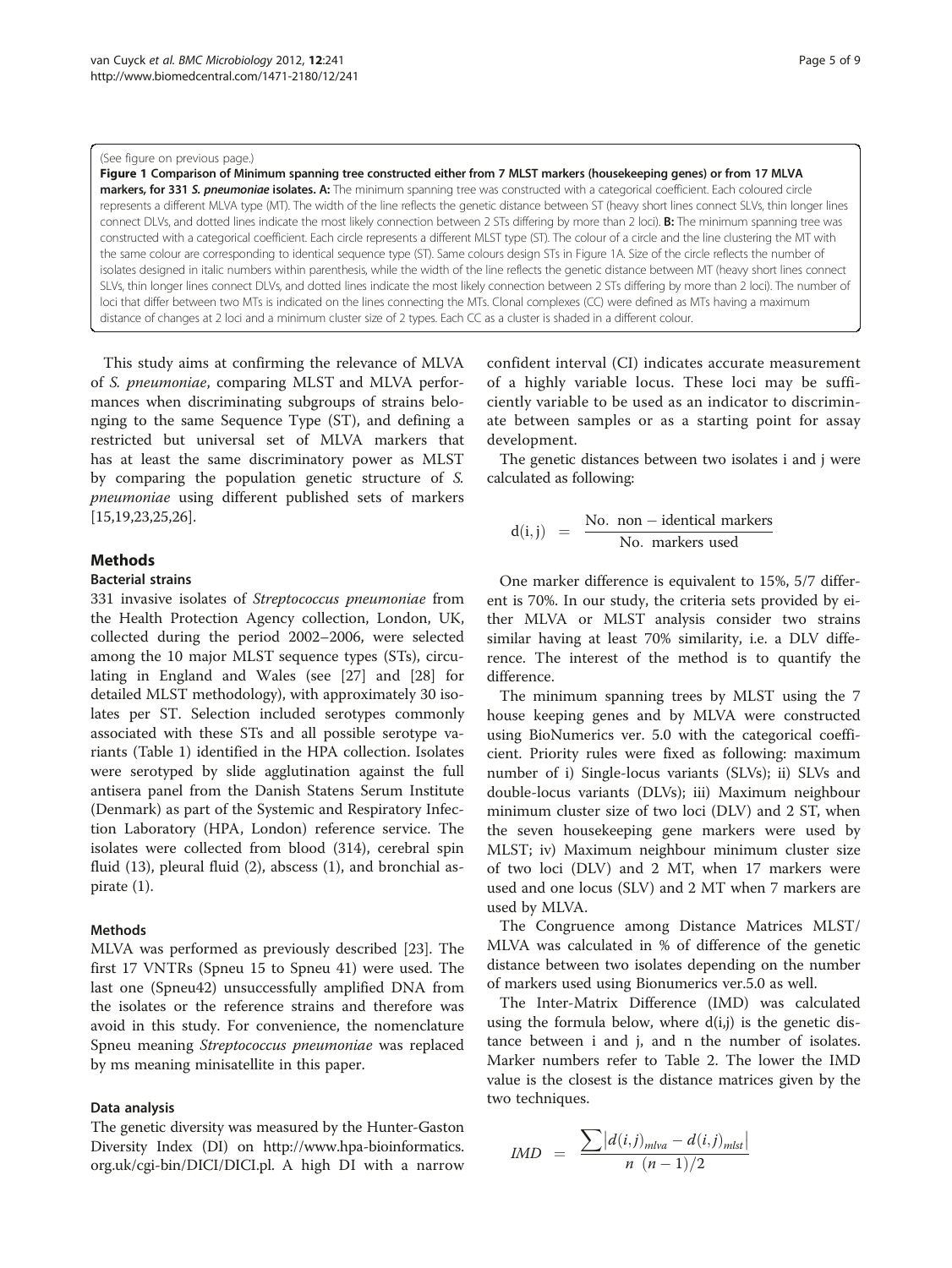## Results and discussion

The discriminatory power of MLVA was compared to that of MLST by analysing 331 isolates of S. pneumoniae which had been previously serotyped and composed 10 sequence types. The discriminatory power was analysed in two steps: first by the analysis of the population including its composition and the genetic diversity using 17 markers, then by analysing the genetic diversity of this population using sets of 7 markers described by different authors [\[19](#page-7-0),[25,26\]](#page-8-0).

The genetic diversity of the 331 isolates of S. pneumoniae was assessed by MLVA by using 17 markers (Table [2\)](#page-2-0). A total of 220 MLVA types (MTs) were identified and clustered into 11 clonal complexes and 17 singletons by minimum spanning tree analysis (Figure [1A](#page-4-0)). DI>0.8 was achieved for three loci: ms17, ms37 and ms39, which represent the most discriminatory effect. The congruence between MLST and MLVA was estimated at 67% (Figure [1A](#page-4-0)). The locus variation using MLST is a DLV between ST227 and ST306, ST138 and ST176, and a SLV between ST156 and ST162 (Figure [1B](#page-4-0)). Other ST had 5 loci difference. MLVA underlines genetic variability within MLST types. ST9, ST65 and ST 306 are more clonal than the others, whereas ST 176 is much more diversified by MLVA than by MLST, and ST156 and ST162 presented a unique pattern. ST162 is either grouped with ST156 to form a clonal complex or is forming a clonal complex by itself with a 3 locus difference. Isolates of ST162 formed two distinct MLVA complexes (MC), one mainly associated with serotype 19 F (MC162a) and the other one (MC162b) associated with 9 V, suggesting independent evolutionary biology following divergence from a ST162 common ancestor combined with capsular switching event. Moreover, serotype 14, which is an invasive serotype was shown to be a variant of ST156 and 9 V [\[29\]](#page-8-0), and therefore, was clustered within ST156/162. Other isolates of serotype 14 ST9 are well separated from ST156/162.

Knowing the MLVA type it is possible to deduce not only the ST but also the associated serotype depending on the clonality of the serotypes. It is the case for serotype 1 because of its strong clonality, whereas it is not possible for the serotype 19F. Moreover, the carriage is more frequent for certain serotypes, particularly serotype 19F, meaning that isolates belonging to those serotypes often exchange DNA with other carried. So the serotype of a pneumococcus strain can change but not its other genetic characteristics'. Indeed, carriage serotypes are distributed along the dendrogram and can belong to very different genotypes.

However, in order to compare identical number of MLST and MLVA markers, a set of seven MLVA markers was considered. The set includes three markers with the highest discriminatory power (DI>0.8), one marker with a low discriminatory power acting as an anchor for the dendrogram, and three others, selected for a low IMD and for their ability to distinguish ST 227 and ST 306, and based on previous data [\[19\]](#page-7-0). The composition of the MLVA set was adapted as follows: ms17, ms19, ms25, ms27, ms33, ms37, ms39.

The comparison between MLST and MLVA using seven markers was obtained by construction of a minimum spanning tree (Figure [2A](#page-6-0)). Congruence MLST/MLVA was 47.2%.

Then, congruence between MLST and MLVA of the reduced MLVA scheme was compared to those obtained when using the seven marker set Elberse's [[25](#page-8-0)] (Figure [2C](#page-6-0)) and the seven marker set Pichon's [[26](#page-8-0)] (Figure [2B](#page-6-0)). Elberse's scheme was dedicated for studying the population structure of S. pneumoniae whilst Pichon's markers were selected based on the best combination for highest discriminatory power for outbreak investigation. The genetic distance between the 331 isolates determined by MLST and MLVA and their congruence (Figures [2B](#page-6-0), [2C](#page-6-0) and Table [2](#page-2-0)) was respectively 65.1% (Pichon's markers), 43.8% (Elberse's markers). Previously [[19\]](#page-7-0), congruence MLST/MLVA was estimated to 59% when the same set of isolates was analysed using markers ms17, ms19, ms25, ms33, ms37, ms40 and ms41. Pichon's markers gave similar congruence to the 17 marker set of this study, or the highest MLST/MLVA congruence comparing the seven markers sets (A, B, C), but ST227/ST306 and ST156/ST162 were grouped within the same clonal complex. MLST/MLVA results are coherent. Indeed, a low genetic distance between two ST is low between two corresponding MT.

Applying sets of markers selected in two other studies on S. pneumoniae, to the population selected in this study, revealed (Table [2](#page-2-0)) that (i) two markers ms25 and ms37, are commonly used by all authors, including this study, and presented a high DI whichever strains were used and the aim of the study, (ii) several markers were never used: ms26, ms31 and, ms35, (iii) the other markers, ms17, ms19 and ms33 were dependant on the method, i.e., the capacity to discriminate the clonal complexes, (iv) ST discriminant capacity using MLVA varies depending on the set of marker used, and a high percentage of congruence does not mean a better discriminant capacity.

The selection of the markers except for ms25 and ms37 was dependant on the studied population. MLVA based on this study (A), Pichon's (B), marker sets clustered the study population accordingly to MLST data whilst Elberse's (C) marker set gave a lower resolving of the population.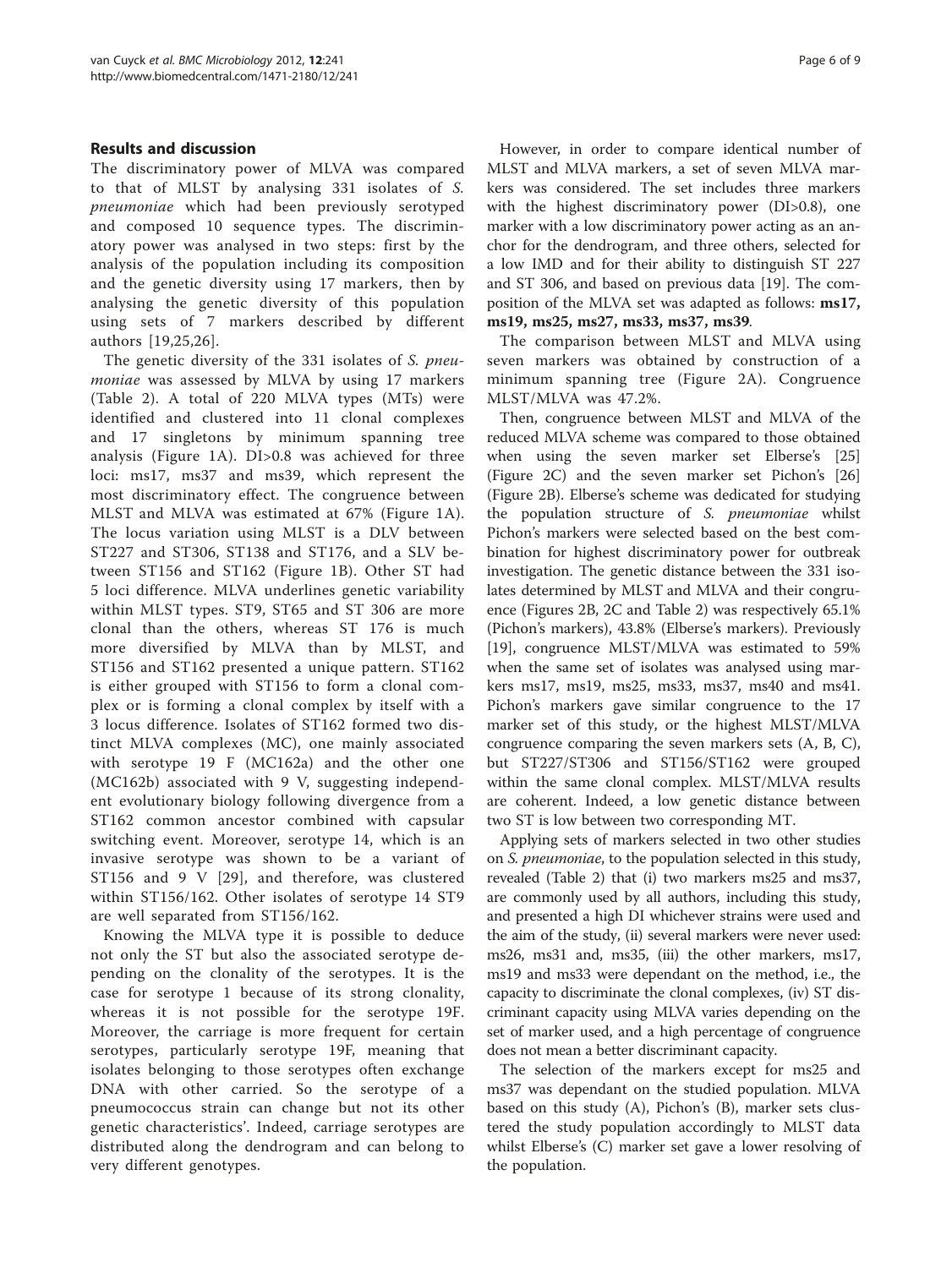<span id="page-6-0"></span>

Figure 2 Minimum spanning tree constructed from 7 MLVA markers for 331 pneumococcal isolates from this study. A: ms17, ms19, ms25, ms27, ms33, ms37, ms39 markers used for this study; B: ms17 ms19, ms25, ms34, ms37, ms39 markers [\[25\]](#page-8-0); C: ms15, ms25, ms32 ms33, ms37, ms38, ms40 [[26](#page-8-0)]. Clusters were defined as MTs having a maximum distance of changes at 1 loci and a minimum cluster size of 1 type. The minimum spanning tree was constructed with a categorical coefficient. Each circle represents a different MLVA type (MT). The colour of a circle indicates the number of the corresponding sequence type (ST). Size of the circle reflects the number of isolates while the distance between circles reflects the degree of genetic divergence (heavy short lines connect SLVs, thin longer lines connect DLVs, and dotted lines indicate the most likely connection between 2 STs differing by more than 2 loci). The number of loci that differ between two MTs is indicated on the lines connecting the MTs. Each clonal complexes is shaded in a different colour.

The results suggested that 14 out of the 17 markers previously described for S. pneumoniae, can be selected whatever the S. pneumoniae population considered.

In other words, analysis of strains with the same ST but isolated in different countries will give similar results, i.e., many new MLVA types associated with the same ST can be identified as it was observed for Niger strains [\[30\]](#page-8-0) (Additional file [1](#page-7-0)). However, higher the number of markers is, more important the diversity of genotypes observed is. Some markers are specific to the bacterial population [\[23\]](#page-7-0).

MLVA can discriminate relevant subgroups among strains belonging to the same ST, and offers the possibility to deduce the ST from the MT.

## Conclusion

In this study MLST and MLVA were compared for their discriminatory power for S. pneumoniae populations with purpose to try to define a set of marker that can be used whatever the population and the aim of the study.

The study population was composed by 331 isolates belonging to the top 10 STs in England. MLVA using 17 markers yields clustering of the isolates similar to that obtained by MLST. Moreover, MLVA permits to differentiate within ST different clonal complexes, particularly ST156 and ST162. Our study showed that the number of VNTR loci may be reduced to 7 to achieve a similar cluster pattern to MLST.

In conclusion, prior to any study, 14 markers only, have to be tested. Then, the selection of 7 markers is based on MLVA markers with a DI>0.8 (including markers ms25 and ms37) and a selection of others including one marker with a low discriminatory power acting as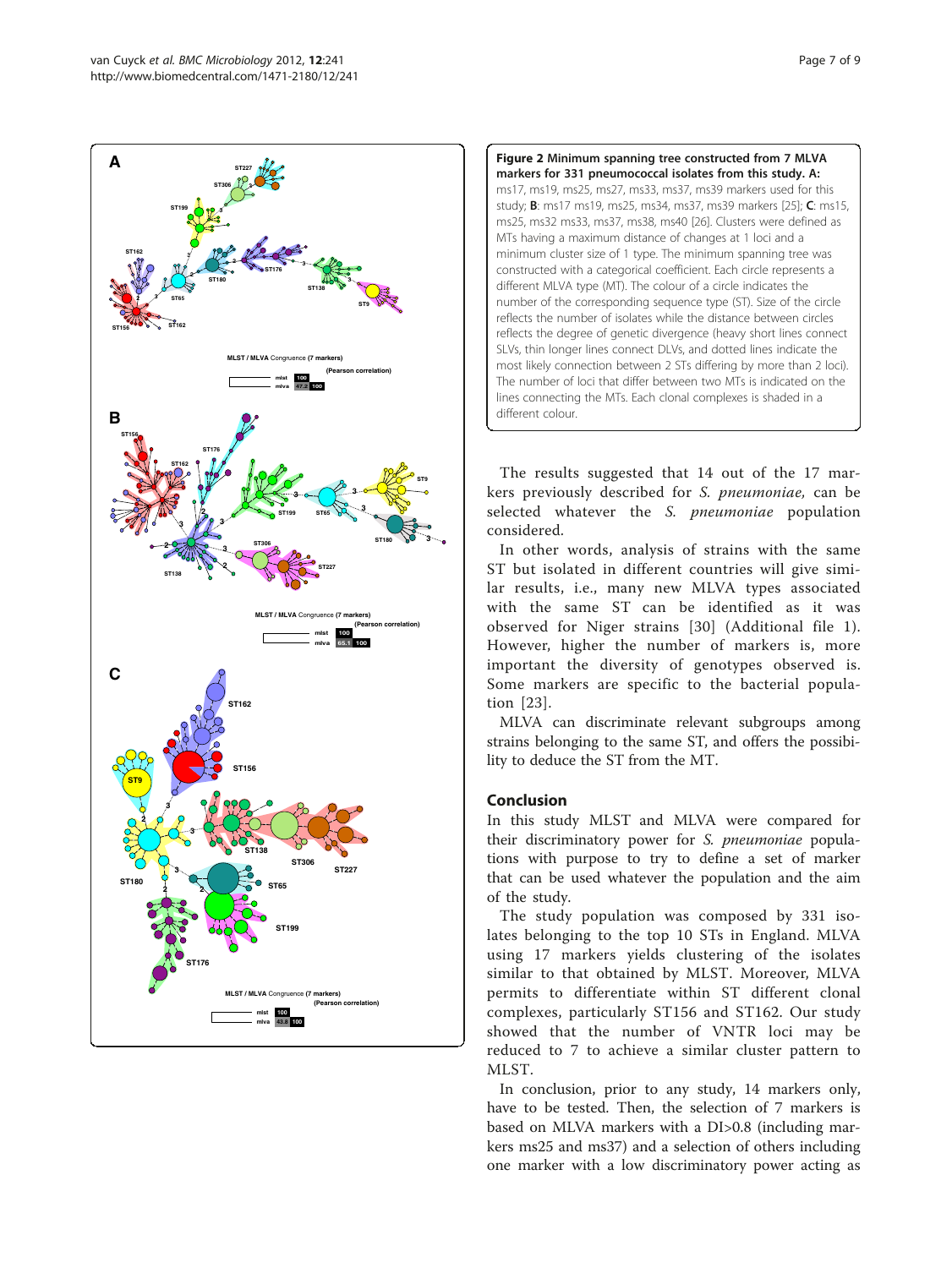<span id="page-7-0"></span>an anchor for the dendrogram, and 4 others depending of the population tested and the aim of the study. The set of markers, whose composition depends on the population studied, could be used either to investigate local outbreaks or to track the worldwide spread of clones and particularly the emergence of variants.

## Additional file

[Additional file 1:](http://www.biomedcentral.com/content/supplementary/1471-2180-12-241-S1.ppt) Genetic diversity of pneumococcus isolates from meningitis cases in Niger, 2003-2006. (Article in French).

#### Abbreviations

S. pneumoniae: Streptococcus pneumoniae; PFGE: Pulsed-Field Gel Electrophoresis analysis; MLST: Multiple Loci Sequence Typing; DNA: Deoxy nucleic acid; MLVA: Sequences for a Multiple-Locus Variable-Number Tandem-Repeat Analysis; MT: MLVA type; ST: Sequence Type; VNTR: Variable Number of Tandem Repeats; ms: Minisatellite; DI: Hunter-Gaston Diversity Index; CI: Confident interval; SLVs: Single-locus variants; DLVs: Double-locus variants; IMD: Inter-Matrix Difference; CC: Clonal Complex.

#### Competing interests

MLST testing was funded by a UK Department of Health Grant. MLVA testing was funded by the French Military Health Service. Financial competing interest: Non-financial competing interests. No stocks hold or share in an organization that may in any way gain or lose financially from the publication of this manuscript, either now or in the future. No holding or currently applying for any patents relating to the content of the manuscript. No reimbursements, fees, funding, or salary have been received from an organization that holds or has applied for patents relating to the content of the manuscript. No non-financial competing interests (political, personal, religious, ideological, academic, intellectual, commercial or any other).

#### Authors' contributions

HvC participated to the methodology comparison and drafted the manuscript. BP participated in the design of the study, performed the MLST, provided the isolates and revised the manuscript critically for important intellectual content. PL conducted and carried out the MLVA protocol. AGF carried out MLVA and molecular genetic data analysis and help to draft the manuscript. AU performed the statistical analysis and revised the manuscript. BS revised the manuscript critically for important intellectual content. JLK conceived of the study, and participated in its design and coordination. All authors read and approved the final manuscript.

#### Author details

<sup>1</sup>HIA Robert Picqué, Villenave d'Ornon, France. <sup>2</sup>Health Protection Agency, Microbiology Services – Colindale, London, UK.

#### Received: 6 June 2012 Accepted: 3 October 2012 Published: 22 October 2012

#### References

- 1. Feldman C, Klugman KP: Pneumococcal infections. Curr Opin Infect Dis 1997, 10:109–115.
- 2. Gray BM, Dillon HC Jr: Clinical and epidemiologic studies of pneumococcal infection in children. Paed Infect Dis 1986, 5:201–207.
- 3. Park IH, Pritchard DG, Cartee R, Brandao A, Brandileone MC, Nahm MH: Discovery of a new capsular serotype (6C) within serogroup 6 of Streptococcus pneumoniae. J Clin Microbiol 2007, 45:1225–1233.
- 4. Calix JJ, Nahm MH: A new pneumococcal serotype, 11E, has a 455 variably inactivated wcjE gene. J Infect Dis 2010, 202:29-38.
- 5. Scott JAG, Hall AJ, Dagan R, Dixon JMS, Eykyn SJ, Fenoll A, Hortal M, Jette LP, Jorgensen JH, Lamothe F, Latorre C, Macfarlane JT, Shlaes DM, Smart LE, Taunay A: Serogroup-specific epidemiology of Streptococcus pneumoniae -associations with age, sex, and geography in 7,000 episodes of invasive disease. Clin Infect Dis 1996, 22:973–981.
- 6. Coffey T, Daniels M, Enright C, Spratt B: Serotype 14 variants of the Spanish penicillin-resistant serotype 9 V clone of Streptococcus

pneumoniae arose by large recombinational replacements of the cpsA-pbp1a region. Microbiol 1999, 145:2023–2031.

- 7. Jefferies JMC, Smith A, Clarke SC, Dowson C, Mitchell TJ: Indicates high levels of diversity within serotypes and capsule switching genetic analysis of diverse disease-causing pneumococci. J Clin Microbiol 2004, 42:5681–5688.
- 8. Brueggemann AB, Griffiths DT, Meats E, Peto T, Crook DW, Spratt BG: Clonal relationships between invasive and carriage Streptococcus pneumoniae and serotype- and clone-specific differences in invasive disease potential. J Infect Dis 2003, 187:1424–1432.
- 9. Enright M, Spratt G: A multilocus sequence typing scheme for Streptococcus pneumoniae: identification of clones associated with serious invasive disease. Microbiol 1998, 144:3049–3060.
- 10. S-Leo R, Pinto F, Aguiar S, Nunes S, Carrio JA, Frazo N, Gonalves-Sousa N, Melo-Cristino J, de Lencastre H, Ramirez M: Invasiveness of pneumococcal serotypes and clones circulating in Portugal before widespread use of conjugate vaccines revealing heterogeneous behavior of clones expressing the same serotype. J Clin Microbiol 2011, 49:1369-1375.
- 11. Hanage WP, Kaijalainen TH, Syrjanen RK, Auranen K, Leinonen M, Makela PH, Spratt BG: Invasiveness of serotypes and clones of Streptococcus pneumoniae among children in Finland. Infect Immun 2005, 73:431–435.
- 12. Sandgren A, Sjostrom K, Olsson-Liljequist B, Christensson B, Samuelsson A, Kronvall G, Henriques Normark B: Effect of clonal and serotype-specific properties on the invasive capacity of Streptococcus pneumoniae. J Infect Dis 2004, 189:785–796.
- 13. Sjostrom K, Spindler C, Ortqvist A, Kalin M, Sandgren A, Kuhlmann-Berenzon S, Henriques-Normark B: Clonal and capsular types decide whether pneumococci will act as a primary or opportunistic pathogen. Clin Infect Dis 2006, 42:451–459.
- 14. Jefferies JM, Smith AJ, Edwards GFS, McMenamin J, Mitchell TJ, Clarke SC: Temporal analysis of invasive pneumococcal clones from Scotland illustrates fluctuations in diversity of serotype and genotype in the absence of pneumococcal conjugate vaccine. J Clin Microbiol 2010, 48:87–96.
- 15. Elberse KEM, van de Pol I, Witteveen S, van der Heide HGJ, Schot CS, van Dijk A, van der Ende A, Schouls LM: Population structure of invasive Streptococcus pneumoniae in the Netherlands in the pre-vaccination era assessed by MLVA and capsular sequence typing. Plos One 2011, 6:1-11.
- 16. Lefevre JC, Faucon G, Sicard AM, Gasc AM: DNA fingerprinting of Streptococcus pneumoniae strains by pulsed-field gel electrophoresis. J Clin Microbiol 1993, 31:2724–2728.
- 17. Hall LM, Whiley RA, Duke B, George RC, Efstratiou A: Genetic relatedness within and between serotypes of Streptococcus pneumoniae from the United Kingdom: analysis of multilocus enzyme electrophoresis, pulsed-field gel electrophoresis, and antimicrobial resistance patterns. J Clin Microbiol 1996, 34:853–859.
- 18. Aanensen DM, Spratt BG: The multilocus sequence typing network: mlst. net. Nuc Acids Res 2005, 33:W728–W733.
- 19. Koeck J, Underwood A, Brunetaud J, Leroy P, Granger-Ferbos A, Koeck J, Pichon B: Multiple-Locus variable-number tandem-repeat analysis of Streptococcus pneumoniae and comparison with MLST. Zakopane, Poland: Presented at European Study Group for Epidemiological Markers 8th International Meeting on Microbial Epidemiological Markers; 2008:76. Poster.
- 20. van Belkum A, Scherer S, van Leeuwen W, Willemse D, van Alphen L, Verbrugh H: Variable number of tandem repeats in clinical strains of Haemophilus influenzae. Infect Immun 1997, 65:5017–5027.
- 21. Keim P, Price LB, Klevytska AM, Smith KL, Schupp JM, Okinaka R, Jackson PJ, Hugh-Jones ME: Multiple-locus variable-number tandem repeat analysis reveals genetic relationships within Bacillus anthracis. J Bacteriol 2000, 182:2928–2936.
- 22. Pourcel C, Andr-Mazeaud F, Neubauer H, Ramisse F, Vergnaud G: Tandem repeat analysis for the high resolution phylogenetic analysis of Yersinia pestis. BMC Microbiol 2004, 4:22.
- 23. Koeck JL, Njanpop-Lafourcade BM, Cade S, Varon E, Sangare L, Valjevac S, Vergnaud G, Pourcel C: Evaluation and selection of tandem repeat loci for Streptococcus pneumoniae MLVA strain typing. BMC Microbiol 2005, 5:66.
- 24. Yaro S, Lourd M, Traore Y, Njanpop-Lafourcade BM, Sawadogo A, Sangare L, Hien A, Ouedraogo MS, Sanou O, Du Chatelet I P, Koeck JL, Gessner BD: Epidemiological and molecular characteristics of a highly lethal